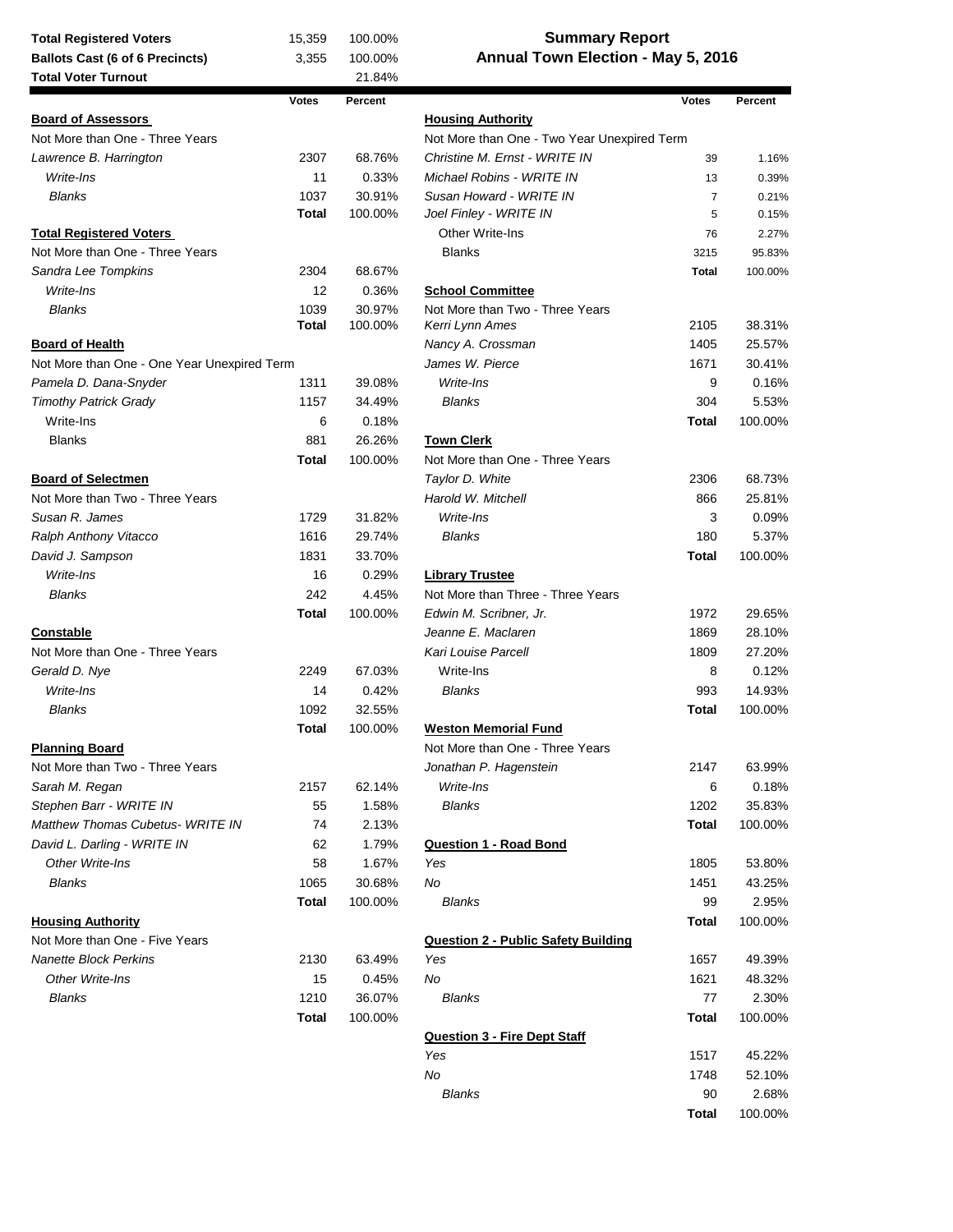## **TOWN OF SANDWICH ANNUAL TOWN ELECTION MAY 5, 2016**

*(Includes recount on Question #2)*

15,359 **Total Ballots Cast:** 3,355 **# of Registered Voters** 

**% of Total Voters**

21.84%

| <b>PRECINCT</b>                              | $\mathbf{1}$ | $\overline{2}$ | $\overline{\mathbf{3}}$ | 4        | 5              | 6        | <b>Total</b><br><b>Votes</b> | Grand<br><b>Total</b> | %<br>of Vote |
|----------------------------------------------|--------------|----------------|-------------------------|----------|----------------|----------|------------------------------|-----------------------|--------------|
| <b>OFFICES/CANDIDATES</b>                    |              |                |                         |          |                |          | Cast                         |                       |              |
| <b>Number of Eligible Voters by Precinct</b> | 2843         | 2715           | 2449                    | 2571     | 2468           | 2313     |                              | 15359                 |              |
| <b>Total Ballots Cast</b>                    | 744          | 728            | 475                     | 407      | 511            | 490      | 3355                         |                       |              |
| <b>Percentage By Precinct</b>                | 26.17%       | 26.81%         | 19.40%                  | 15.83%   | 20.71%         | 21.18%   |                              |                       |              |
|                                              |              |                |                         |          |                |          |                              |                       |              |
| <b>Board of Assessors</b>                    |              |                |                         |          |                |          |                              |                       |              |
| Not More than One - Three Years              |              |                |                         |          |                |          |                              |                       |              |
| Lawrence B. Harrington                       | 504          | 463            | 339                     | 306      | 355            | 340      | 2307                         | 2307                  | 68.76%       |
| Write-Ins                                    |              | 6              |                         |          |                | $\theta$ | 11                           | 11                    | 0.33%        |
| <b>Blanks</b>                                | 239          | 259            | 134                     | 100      | 155            | 150      | 1037                         | 1037                  | 30.91%       |
| <b>Total</b>                                 | 744          | 728            | 475                     | 407      | 511            | 490      |                              | 3355                  | 100.00%      |
| <b>Number of Eligible Voters by Precinct</b> | 2843         | 2715           | 2449                    | 2571     | 2468           | 2313     |                              | 15359                 |              |
| <b>Total Ballots Cast</b>                    | 744          | 728            | 475                     | 407      | 511            | 490      | 3355                         |                       |              |
| <b>Percentage By Precinct</b>                | 26.17%       | 26.81%         | 19.40%                  | 15.83%   | 20.71%         | 21.18%   |                              |                       |              |
| <b>Board of Health</b>                       |              |                |                         |          |                |          |                              |                       |              |
| <b>Not More than One - Three Years</b>       |              |                |                         |          |                |          |                              |                       |              |
| <b>Sandra Lee Tompkins</b>                   | 504          | 468            | 342                     | 297      | 357            | 336      | 2304                         | 2304                  | 68.67%       |
| <b>Write-Ins</b>                             |              |                |                         |          |                |          | 12                           | 12                    | 0.36%        |
| <b>Blanks</b>                                | 239          | 253            | 133                     | 108      | 153            | 153      | 1039                         | 1039                  | 30.97%       |
| <b>Total</b>                                 | 744          | 728            | 475                     | 407      | 511            | 490      |                              | 3355                  | 100.00%      |
|                                              |              |                |                         |          |                |          |                              |                       |              |
| Number of Eligible Voters by Precinct        | 2843         | 2715           | 2449                    | 2571     | 2468           | 2313     |                              | 15359                 |              |
| <b>Total Ballots Cast</b>                    | 744          | 728            | 475                     | 407      | 511            | 490      | 3355                         |                       |              |
| <b>Percentage By Precinct</b>                | 26.17%       | 26.81%         | 19.40%                  | 15.83%   | 20.71%         | 21.18%   |                              |                       |              |
|                                              |              |                |                         |          |                |          |                              |                       |              |
| <b>Board of Health</b>                       |              |                |                         |          |                |          |                              |                       |              |
| <b>Not More than One - One Year</b>          |              |                |                         |          |                |          |                              |                       |              |
| <b>Unexpired Term</b>                        |              |                |                         |          |                |          |                              |                       |              |
| Pamela D. Dana-Snyder                        | 286          | 274            | 208                     | 149      | 207            | 187      | 1311                         | 1311                  | 39.08%       |
| <b>Timothy Patrick Grady</b>                 | 262          | 241            | 150                     | 155      | 183            | 166      | 1157                         | 1157                  | 34.49%       |
| Write-Ins                                    | 3            | 3              | $\overline{0}$          | $\Omega$ | $\overline{0}$ | $\theta$ | 6                            | 6                     | 0.18%        |
| <b>Blanks</b>                                | 193          | 210            | 117                     | 103      | 121            | 137      | 881                          | 881                   | 26.26%       |
| <b>Total</b>                                 | 744          | 728            | 475                     | 407      | 511            | 490      |                              | 3355                  | 100.00%      |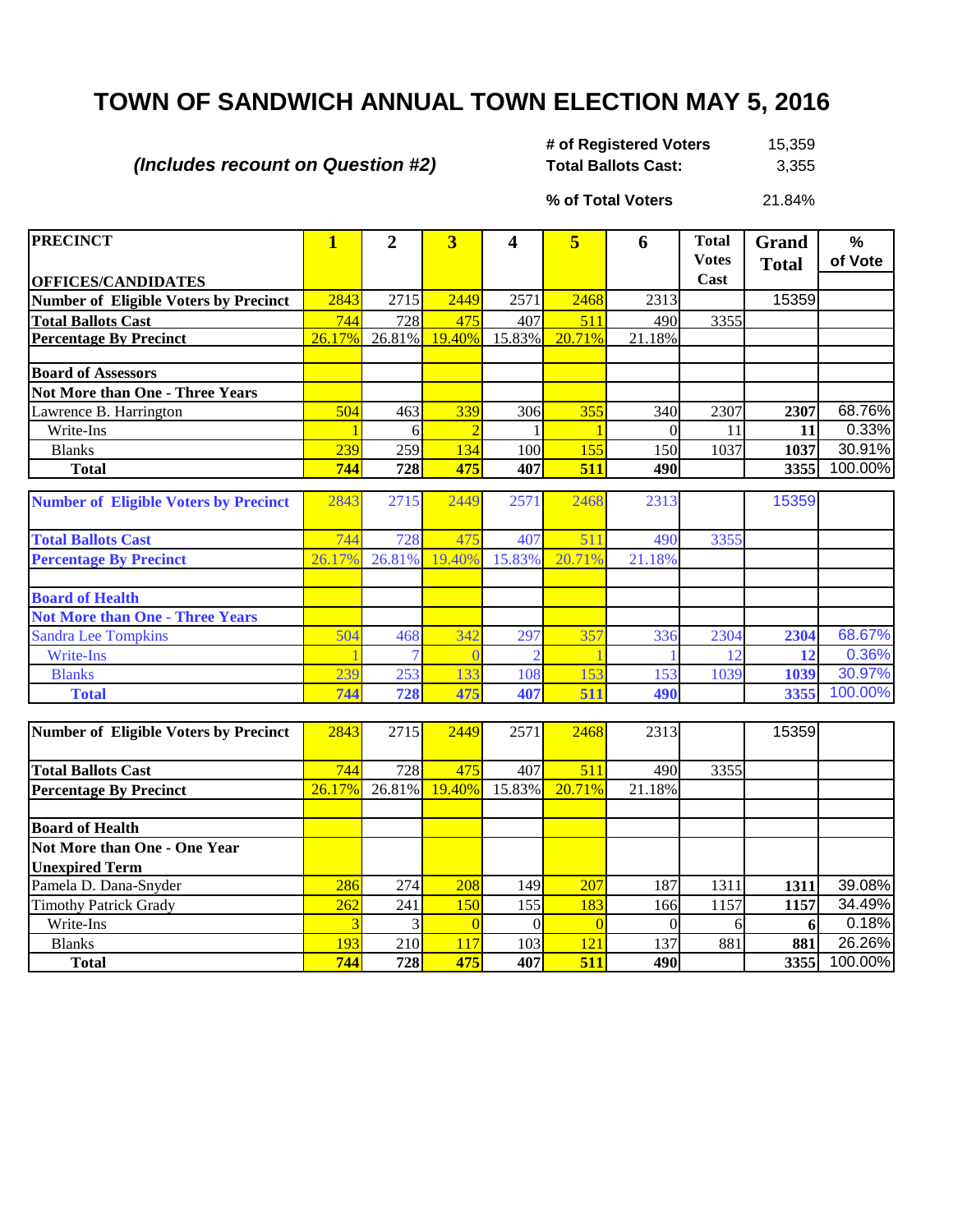| <b>Number of Eligible Voters by Precinct</b> | 2843   | 2715   | 2449   | 2571   | 2468   | 2313   |      | 15359     |         |
|----------------------------------------------|--------|--------|--------|--------|--------|--------|------|-----------|---------|
|                                              |        |        |        |        |        |        |      |           |         |
| <b>Total Ballots Cast</b>                    | 744    | 728    | 475    | 407    | 511    | 490    | 3355 |           |         |
| <b>Percentage By Precinct</b>                | 26.17% | 26.81% | 19.40% | 15.83% | 20.71% | 21.18% |      |           |         |
|                                              |        |        |        |        |        |        |      |           |         |
| <b>Board of Selectmen</b>                    |        |        |        |        |        |        |      |           |         |
| <b>Not More than Two - Three Years</b>       |        |        |        |        |        |        |      |           |         |
| <b>Susan R. James</b>                        | 372    | 418    | 276    | 220    | 242    | 201    | 1729 | 1729      | 31.82%  |
| <b>Ralph Anthony Vitacco</b>                 | 323    | 349    | 237    | 195    | 254    | 258    | 1616 | 1616      | 29.74%  |
| David J. Sampson                             | 410    | 357    | 244    | 214    | 303    | 303    | 1831 | 1831      | 33.70%  |
| Write-Ins                                    |        |        |        |        |        |        |      | <b>16</b> | 0.29%   |
| <b>Blanks</b>                                | 62     | 62     | 30     | 33     | 29     | 26     | 242  | 242       | 4.45%   |
| <b>Total</b>                                 | 1170   | 1191   | 787    | 662    | 831    | 793    |      | 5434      | 100.00% |

| Number of Eligible Voters by Precinct | 2843   | 2715      | 2449       | 2571             | 2468   | 2313   |      | 15359 |         |
|---------------------------------------|--------|-----------|------------|------------------|--------|--------|------|-------|---------|
|                                       |        |           |            |                  |        |        |      |       |         |
| <b>Total Votes Cast</b>               | 744    | 728       | 475        | 407              | 511    | 490    | 3355 |       |         |
| <b>Percentage By Precinct</b>         | 26.17% | $26.81\%$ | 19.40%     | 15.83%           | 20.71% | 21.18% |      |       |         |
|                                       |        |           |            |                  |        |        |      |       |         |
| <b>Constable</b>                      |        |           |            |                  |        |        |      |       |         |
| Not More than One - Three Years       |        |           |            |                  |        |        |      |       |         |
| Gerald D. Nye                         | 506    | 439       | 334        | 290 <sup> </sup> | 355    | 325    | 2249 | 2249  | 67.03%  |
| Write-Ins                             |        |           |            |                  |        |        | 14   | 14    | 0.42%   |
| <b>Blanks</b>                         | 235    | 283       | 139        | 116 <sup> </sup> | 155    | 164    | 1092 | 1092  | 32.55%  |
| <b>Total</b>                          | 744    | 728       | <b>475</b> | 407              | 511    | 490    |      | 3355  | 100.00% |

| <b>Number of Eligible Voters by Precinct</b> | 2843   | 2715      | 2449   | 2571   | 2468            | 2313   |      | 15359 |         |
|----------------------------------------------|--------|-----------|--------|--------|-----------------|--------|------|-------|---------|
|                                              |        |           |        |        |                 |        |      |       |         |
| <b>Total Votes Cast</b>                      | 744    | 728       | 475    | 407    | 511             | 490    | 3355 |       |         |
| <b>Percentage By Precinct</b>                | 26.17% | $26.81\%$ | 19.40% | 15.83% | 20.71%          | 21.18% |      |       |         |
|                                              |        |           |        |        |                 |        |      |       |         |
| <b>Planning Board</b>                        |        |           |        |        |                 |        |      |       |         |
| <b>Not More than Two - Three Years</b>       |        |           |        |        |                 |        |      |       |         |
| Sarah M. Regan                               | 466    | 431       | 325    | 285    | 338             | 312    | 2157 | 2157  | 62.14%  |
| Stephen Barr - WRITE IN                      |        |           |        |        |                 | 22     | 55   | 55    | 1.58%   |
| <b>Matthew Thomas Cubetus- WRITE IN</b>      |        |           |        |        |                 | 23     | 74   | 74    | 2.13%   |
| David L. Darling - WRITE IN                  |        | 27        |        |        |                 |        | 62   | 62    | 1.79%   |
| <b>Other Write-Ins</b>                       |        | 13        |        |        |                 | 10     | 58   | 58    | 1.67%   |
| <b>Blanks</b>                                | 251    | 260       | 141    | 113    | 15 <sub>0</sub> | 150    | 1065 | 1065  | 30.68%  |
| <b>Total</b>                                 | 766    | 747       | 485    | 420    | 534             | 519    |      | 3471  | 100.00% |

| Number of Eligible Voters by Precinct | 2843   | 2715   | 2449       | 2571   | 2468   | 2313   |      | 15359 |         |
|---------------------------------------|--------|--------|------------|--------|--------|--------|------|-------|---------|
|                                       |        |        |            |        |        |        |      |       |         |
| <b>Total Votes Cast</b>               | 744    | 728    | 475        | 407    | 511    | 490    | 3355 |       |         |
| <b>Percentage By Precinct</b>         | 26.17% | 26.81% | 19.40%     | 15.83% | 20.71% | 21.18% |      |       |         |
|                                       |        |        |            |        |        |        |      |       |         |
| <b>Housing Authority</b>              |        |        |            |        |        |        |      |       |         |
| Not More than One - Five Years        |        |        |            |        |        |        |      |       |         |
| Nanette Block Perkins                 | 468    | 419    | <b>320</b> | 273    | 339    | 311    | 2130 | 2130  | 63.49%  |
| Other Write-Ins                       |        |        |            |        |        |        | 15   | 15    | 0.45%   |
| <b>Blanks</b>                         | 272    | 303    | 155        | 133    | 172    | 175    | 1210 | 1210  | 36.07%  |
| <b>Total</b>                          | 744    | 728I   | 475        | 407    | 511    | 490    |      | 3355  | 100.00% |
|                                       |        |        |            |        |        |        |      |       |         |
|                                       |        |        |            |        |        |        |      |       |         |
|                                       |        |        |            |        |        |        |      |       |         |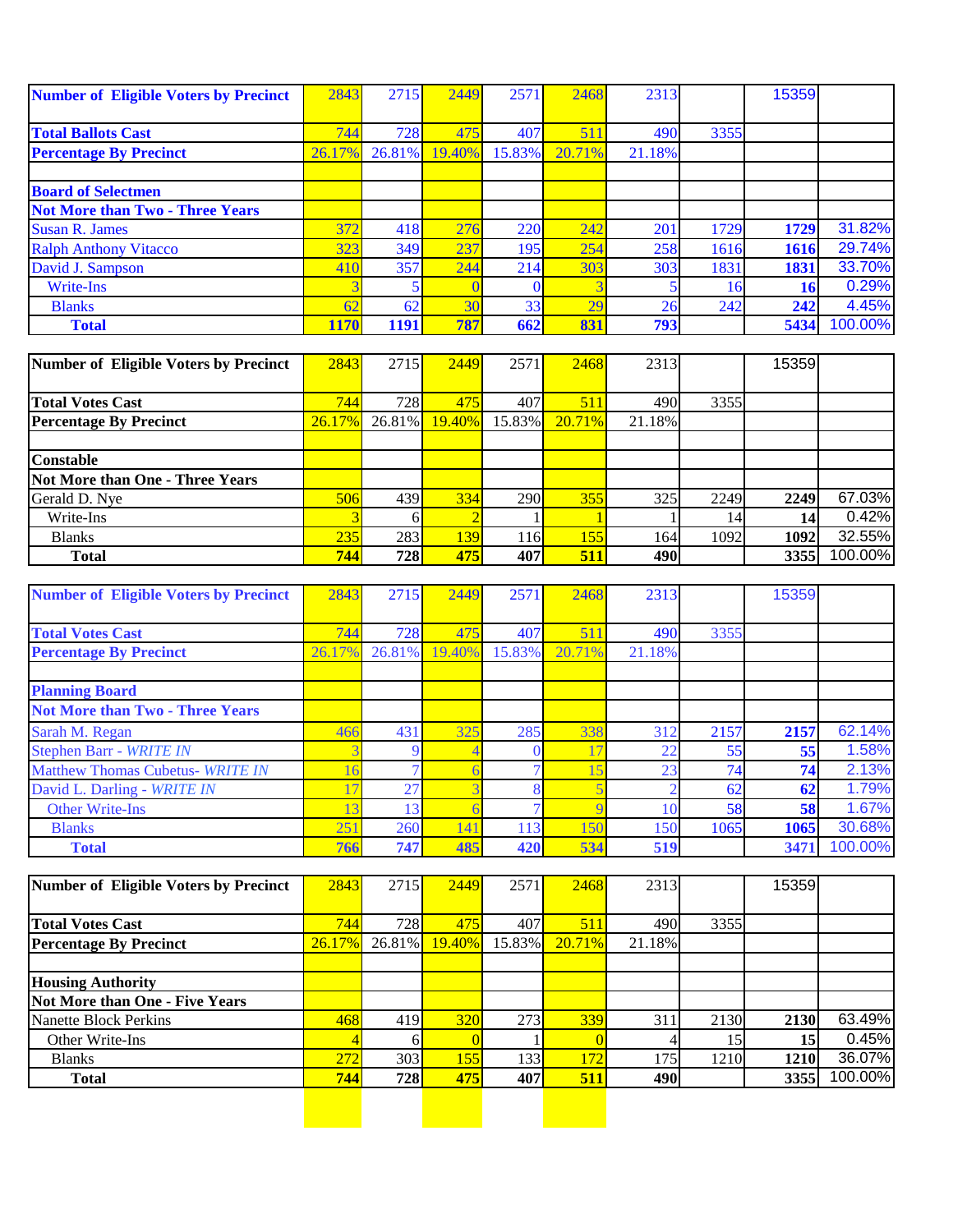| <b>Number of Eligible Voters by Precinct</b> | 2843   | 2715   | 2449   | 2571   | 2468   | 2313           |      | 15359 |         |
|----------------------------------------------|--------|--------|--------|--------|--------|----------------|------|-------|---------|
|                                              |        |        |        |        |        |                |      |       |         |
| <b>Total Votes Cast</b>                      | 744    | 728    | 475    | 407    | 511    | 490            | 3355 |       |         |
| <b>Percentage By Precinct</b>                | 26.17% | 26.81% | 19.40% | 15.83% | 20.71% | 21.18%         |      |       |         |
|                                              |        |        |        |        |        |                |      |       |         |
| <b>Housing Authority</b>                     |        |        |        |        |        |                |      |       |         |
| <b>Not More than One - Two Year</b>          |        |        |        |        |        |                |      |       |         |
| <b>Unexpired Term</b>                        |        |        |        |        |        |                |      |       |         |
| Christine M. Ernst - WRITE IN                |        | 10     |        |        |        |                | 39   | 39    | 1.16%   |
| Michael Robins - WRITE IN                    |        |        |        |        |        |                | 13   | 13    | 0.39%   |
| Susan Howard - WRITE IN                      |        |        |        |        |        |                |      |       | 0.21%   |
| Joel Finley - WRITE IN                       |        |        |        |        |        |                |      |       | 0.15%   |
| <b>Other Write-Ins</b>                       | 30     |        |        |        |        | $\overline{2}$ | 76   | 76    | 2.27%   |
| <b>Blanks</b>                                | 683    | 711    | 464    | 392    | 498    | 467            | 3215 | 3215  | 95.83%  |
| <b>Total</b>                                 | 744    | 728    | 475    | 407    | 511    | 490            |      | 3355  | 100.00% |

| Number of Eligible Voters by Precinct  | 2843        | 2715      | 2449   | 2571   | 2468            | 2313   |      | 15359 |         |
|----------------------------------------|-------------|-----------|--------|--------|-----------------|--------|------|-------|---------|
|                                        |             |           |        |        |                 |        |      |       |         |
| <b>Total Votes Cast</b>                | 744         | 728       | 475    | 407    | 511             | 490    | 3355 |       |         |
| <b>Percentage By Precinct</b>          | 26.17%      | $26.81\%$ | 19.40% | 15.83% | 20.71%          | 21.18% |      |       |         |
|                                        |             |           |        |        |                 |        |      |       |         |
| <b>School Committee</b>                |             |           |        |        |                 |        |      |       |         |
| <b>Not More than Two - Three Years</b> |             |           |        |        |                 |        |      |       |         |
| Kerri Lynn Ames                        | 445         | 443       | 322    | 251    | 347             | 297    | 2105 | 2105  | 38.31%  |
| Nancy A. Crossman                      | 284         | 293       | 215    | 180    | 212             | 221    | 1405 | 1405  | 25.57%  |
| James W. Pierce                        | 386         | 397       | 235    | 194    | 239             | 220    | 1671 | 1671  | 30.41%  |
| Write-Ins                              |             |           |        |        |                 |        |      |       | 0.16%   |
| <b>Blanks</b>                          | 76          |           | 31     | 46     | 35 <sub>l</sub> | 45     | 304  | 304   | 5.53%   |
| <b>Total</b>                           | <b>1192</b> | 1209      | 803    | 673    | 834             | 783    |      | 5494  | 100.00% |

| <b>Number of Eligible Voters by Precinct</b> | 2843   | 2715   | 2449   | 2571   | 2468   | 2313            |      | 15359      |         |
|----------------------------------------------|--------|--------|--------|--------|--------|-----------------|------|------------|---------|
|                                              |        |        |        |        |        |                 |      |            |         |
| <b>Total Votes Cast</b>                      | 744    | 728    | 475    | 407    | 511    | 490             | 3355 |            |         |
| <b>Percentage By Precinct</b>                | 26.17% | 26.81% | 19.40% | 15.83% | 20.71% | 21.18%          |      |            |         |
|                                              |        |        |        |        |        |                 |      |            |         |
| <b>Town Clerk</b>                            |        |        |        |        |        |                 |      |            |         |
| <b>Not More than One - Three Years</b>       |        |        |        |        |        |                 |      |            |         |
| Taylor D. White                              | 512    | 497    | 332    | 272    | 356    | 337             | 2306 | 2306       | 68.73%  |
| Harold W. Mitchell                           | 194    | 193    | 122    | 114    | 127    | 116             | 866  | 866        | 25.81%  |
| Write-Ins                                    |        |        |        |        |        |                 |      |            | 0.09%   |
| <b>Blanks</b>                                | 38     | 35     | 21     | 21     | 28     | 37 <sub>1</sub> | 180  | <b>180</b> | 5.37%   |
| <b>Total</b>                                 | 744    | 728    | 475    | 407    | 511    | 490             |      | 3355       | 100.00% |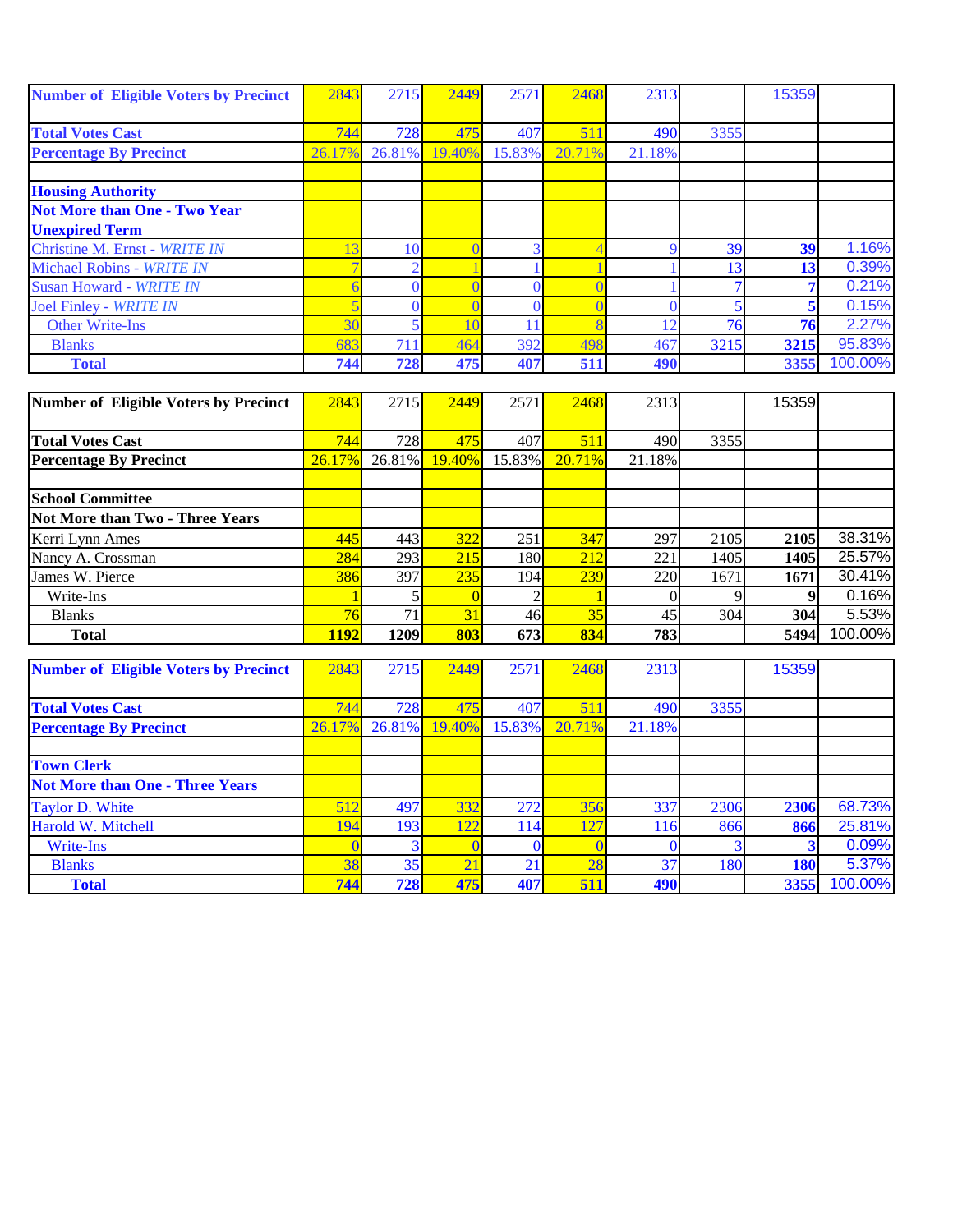| Number of Eligible Voters by Precinct | 2843   | 2715   | 2449   | 2571   | 2468      | 2313   |      | 15359 |         |
|---------------------------------------|--------|--------|--------|--------|-----------|--------|------|-------|---------|
|                                       |        |        |        |        |           |        |      |       |         |
| <b>Total Votes Cast</b>               | 744    | 728    | 475    | 407    | 511       | 490    | 3355 |       |         |
| <b>Percentage By Precinct</b>         | 26.17% | 26.81% | 19.40% | 15.83% | $20.71\%$ | 21.18% |      |       |         |
|                                       |        |        |        |        |           |        |      |       |         |
| <b>Library Trustee</b>                |        |        |        |        |           |        |      |       |         |
| Not More than Three - Three Years     |        |        |        |        |           |        |      |       |         |
| Edwin M. Scribner, Jr.                | 443    | 420    | 302    | 240    | 289       | 278    | 1972 | 1972  | 29.65%  |
| Jeanne E. Maclaren                    | 435    | 394    | 272    | 228    | 273       | 267    | 1869 | 1869  | 28.10%  |
| Kari Louise Parcell                   | 413    | 381    | 265    | 220    | 272       | 258    | 1809 | 1809  | 27.20%  |
| Write-Ins                             |        |        |        |        |           |        |      |       | 0.12%   |
| <b>Blanks</b>                         | 204    | 233    | 1331   | 111    | 154       | 158    | 993  | 993   | 14.93%  |
| <b>Total</b>                          | 1496   | 1431   | 972    | 801    | 988       | 963    |      | 6651  | 100.00% |

| <b>Number of Eligible Voters by Precinct</b> | 2843   | 2715      | 2449   | 2571   | 2468   | 2313   |      | 15359 |         |
|----------------------------------------------|--------|-----------|--------|--------|--------|--------|------|-------|---------|
|                                              |        |           |        |        |        |        |      |       |         |
| <b>Total Votes Cast</b>                      | 744    | 728       | 475    | 407    | 511    | 490    | 3355 |       |         |
| <b>Percentage By Precinct</b>                | 26.17% | $26.81\%$ | 19.40% | 15.83% | 20.71% | 21.18% |      |       |         |
|                                              |        |           |        |        |        |        |      |       |         |
| <b>Weston Memorial Fund</b>                  |        |           |        |        |        |        |      |       |         |
| <b>Not More than One - Three Years</b>       |        |           |        |        |        |        |      |       |         |
| Jonathan P. Hagenstein                       | 480    | 440       | 317    | 271    | 336    | 303    | 2147 | 2147  | 63.99%  |
| Write-Ins                                    |        |           |        |        |        |        |      |       | 0.18%   |
| <b>Blanks</b>                                | 262    | 285       | 158    | 136    | 174    | 187    | 1202 | 1202  | 35.83%  |
| <b>Total</b>                                 | 744    | 728       | 475    | 407    | 511    | 490    |      | 3355  | 100.00% |

| Number of Eligible Voters by Precinct | 2843   | 2715      | 2449       | 2571      | 2468   | 2313   |      | 15359 |         |
|---------------------------------------|--------|-----------|------------|-----------|--------|--------|------|-------|---------|
|                                       |        |           |            |           |        |        |      |       |         |
| <b>Total Votes Cast</b>               | 744    | 728       | 475        | 407       | 511    | 490    | 3355 |       |         |
| <b>Percentage By Precinct</b>         | 26.17% | $26.81\%$ | 19.40%     | $15.83\%$ | 20.71% | 21.18% |      |       |         |
|                                       |        |           |            |           |        |        |      |       |         |
| <b>Question 1 - Road Bond</b>         |        |           |            |           |        |        |      |       |         |
| Yes                                   | 419    | 394       | 275        | 205       | 255    | 257    | 1805 | 1805  | 53.80%  |
| N <sub>o</sub>                        | 302    | 306       | <b>182</b> | 195       | 239    | 227    | 1451 | 1451  | 43.25%  |
| <b>Blanks</b>                         | 23     | 28        | 18         |           |        |        | 99   | 99    | 2.95%   |
| <b>Total</b>                          | 744    | 728       | 475        | 407       | 51     | 490    |      | 3355  | 100.00% |

| <b>Number of Eligible Voters by Precinct</b> | 2843   | 2715      | 2449   | 2571   | 2468   | 2313   |      | 15359 |         |
|----------------------------------------------|--------|-----------|--------|--------|--------|--------|------|-------|---------|
|                                              |        |           |        |        |        |        |      |       |         |
| <b>Total Votes Cast</b>                      | 744    | 728       | 475    | 407    | 51     | 490    | 3355 |       |         |
| <b>Percentage By Precinct</b>                | 26.17% | $26.81\%$ | 19.40% | 15.83% | 20.71% | 21.18% |      |       |         |
|                                              |        |           |        |        |        |        |      |       |         |
| <b>Question 2 - Public Safety Building</b>   |        |           |        |        |        |        |      |       |         |
| Yes                                          | 338    | 347       | 281    | 224    | 243    | 224    | 1657 | 1657  | 49.39%  |
| <b>No</b>                                    | 383    | 360       | 180    | 178    | 258    | 262    | 1621 | 1621  | 48.32%  |
| <b>Blanks</b>                                | 23     | 21        |        |        |        |        |      | 56    | 2.30%   |
| <b>Total</b>                                 | 744    | 728       | 475    | 407    | 511    | 490    |      | 3355  | 100.00% |